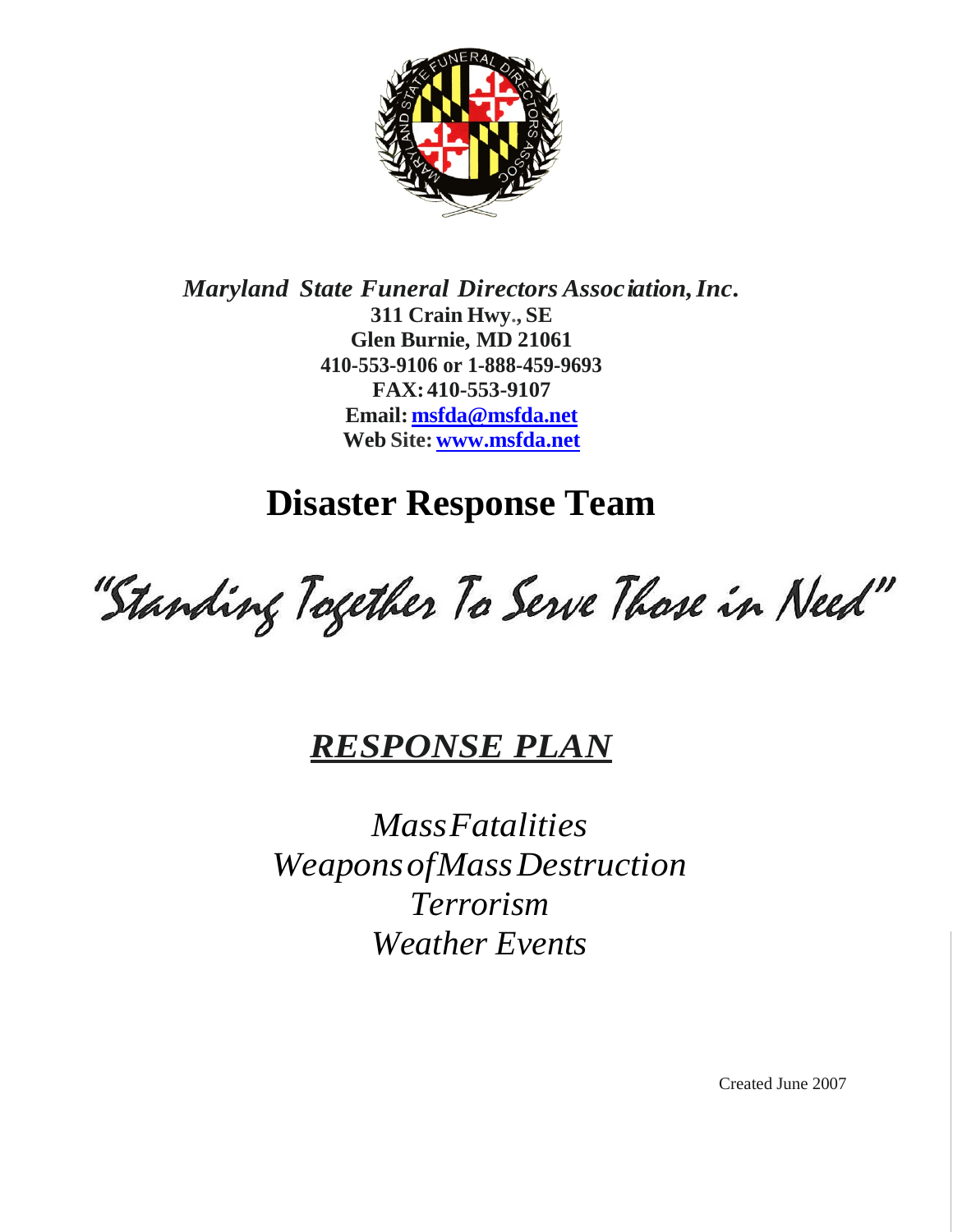### **Disaster Response Team Purpose**

The Maryland State Funeral Directors Association has trained and partially funded a disaster team that is capable of handling a mass fatalities incident. The Maryland DRT can and will perform all the necessary functions required to resolve the incident, which includes but is not limited to, embalming, funeral directing, shipping, logistics, safety, security, Family Assistance Center operation and all aspects of mass fatality response, as well as all the necessary paperwork involved for the resolution of the incident. This team can be activated by the Office of the Chief Medical Examiner, State of Maryland, by the Maryland State Department of Emergency Management, by the Maryland State Department of Health & Mental Hygiene, by the Maryland State Office of Homeland Security, by the Federal Emergency Management Agency and by the United States Office of Homeland Security. When called upon by local fire or police the Team will respond in conjunction with the previously mentioned agencies. This Team can be activated in whole or in part and may even respond to surrounding mutual-aid states as requested.

### **It has happened before and it can happen again!**

The Team leadership consists of the following individuals and respective assignments:

State Team Commanders - James Bruzdzinski, CFSP -Millers, MD

Deputy Co-Commanders -Pamela A. Hovatter, CFSP - Davidsonville, MD

#### **MISSION**

The MSFDA DRT recognizes the fact that an incident may happen at any given time and location within its jurisdictional boundaries. The resolution of such an incident can only be achieved by trained, qualified, committed and dedicated volunteers working in concert as a team. This team must be continually updated with the newest training and education available. Therefore, the MSFDA DRT will strive to maintain that idea and goal for the utmost benefit of the residents and transients of the jurisdictional boundaries it serves.

### **PURPOSE**

The MSFDA DRT has volunteer teams to assist with incidents from minor to major and under all categories, including but not limited to, fires, accidents, terrorist events, mass fatalities and weather events/incidents. These teams work in concert with all responding agencies as mutual aid teams. Depending on the exact event, local, state or national Red Cross shall/may respond.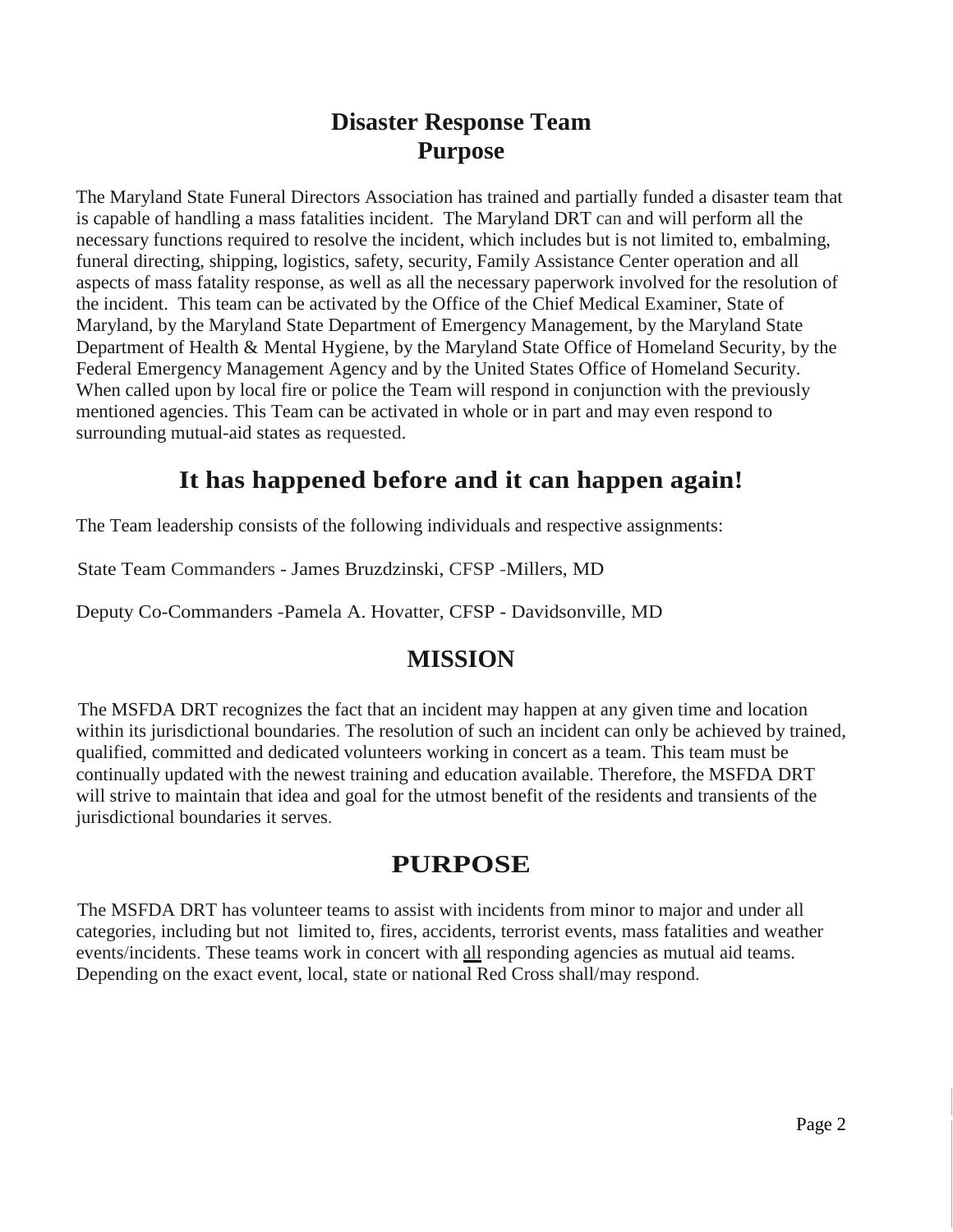#### **CONCEPT OF OPERATIONS**

As disaster conditions permit and an estimate can be made of the dead, injured or missing, a temporary Family Assistance Center (in compliance with local authorities such as Emergency Management, Law Enforcement, State Medical Examiners Office) shall be established. Secondary Family Assistance Centers should be plotted in the event of a recurring incident. Documentation units will start at this point.

#### **MORTUARY RESPONSE TEAM FOCUS**

The MSFDA DRT will ONLY respond for disaster incidents and when so authorized by proper state authorities. These will include the Office of the Chief Medical Examiner, State of Maryland ; by the Maryland State Department of Emergency Management; by the Maryland State Department of Health & Mental Hygiene; by the Maryland State Office of Homeland Security, by the Federal Emergency Management Agency and by the United States Office of Homeland Security. The team is to establish the means and methods for the sensitive, respectful care and handling of deceased human remains in multi-death disaster, including but not limited to; evacuation, identification, embalming (as authorized), counseling and facilitating the release of identified remains to the next of kin or their representatives as so authorized. All or part of the team may be activated.

### **ASSUMPTION**

A major earthquake in the central United States or a hurricane on the east coast, for an example could affect an area much larger than local agencies can handle on their own. Any catastrophic event may result in extensive property damage and possibly a large number of deaths, which may require extraordinary procedures. When multiple deaths occur, and when requested by the medical examiner or other proper authorities, and when required or requested the response team will aid in the selection and activation temporary morgue site. The remains will be recovered and taken to the morgue site for identification and sanitary preservation in preparation for final disposition as designated by the medical examiner. Personal effects on the remains will be collected and kept in a secure place. Necessary information will be compiled and processed for the medical examiner.

As an assist group to the medical examiner and other government agencies, the MSFDA-DRT will maintain a resource manual of needed supplies, equipment, vehicles and personnel. The Disaster Response Team may also assist in identifying and acquiring the necessary resources.

### **DIRECTION AND CONTROL**

When a disaster occurs, the governing authorities should immediately contact the MSFDA-DRT through its offices or through staff members that are listed in the addendum. They, in turn, will notify the appropriate members of the Disaster Response Team.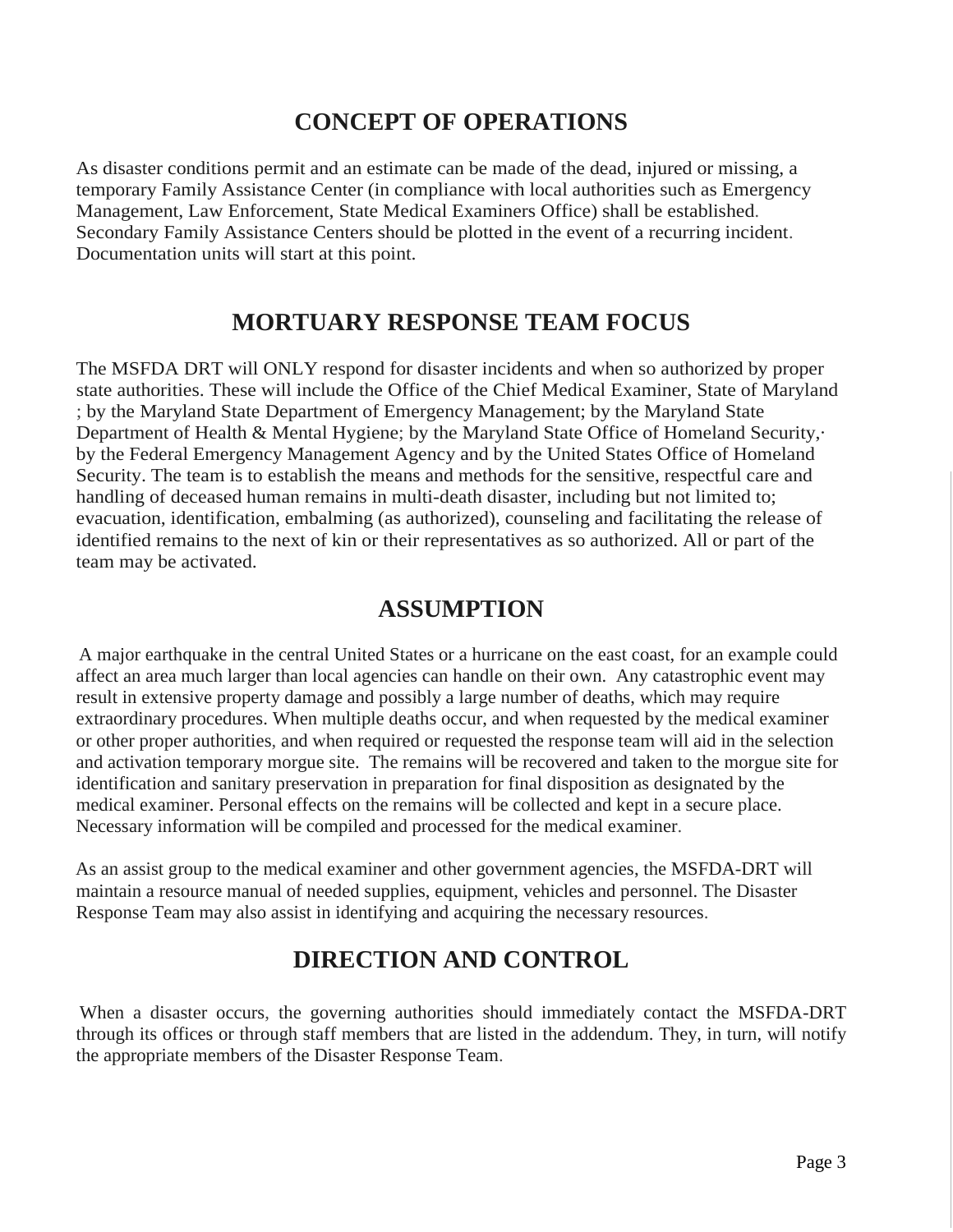### **STAGING**

The Operations Officer will locate a suitable area for staging of personnel, FA C, communications, supplies and vehicles.

Personnel will meet at the staging area every shift to receive assignments. If possible, transportation will be provided to move personnel to assigned areas for each shift and again receive the ending shift workers to transport them back to the staging area. In the event no mass transportation is available, then car-pooling will be initiated so the nominal area for parking may be reserved for other responding agencies and families.

Supplies will be transported to an assigned to a specific area and will be called for as the situation dictates.

## **BRIEFING AND DEBRIEFINGS**

All responders are required to attend briefings before each shift and then report to their assignments. Team leaders will be contacted upon arrival at assigned area. Debriefings will be held after each shift and responders are **REQUIRED** to attend these debriefings. Failure to do so will result in the immediate dismissal of the responder. The briefings will be conducted by qualified personnel, and overseen by MSFDA DRT Wellness Team Leaders.

### **ASSIGNMENTS**

Assignments will vary throughout the task. If an individual receives an assignment that the individual believes he/she cannot accomplish, then an immediate request for re-assignment should be made. No responder will be allowed to work in the temporary morgue and/or the medical examiner morgue and then transfer to the Family Assistance Center (FAC). However, a responder may first work the FAC and then transfer to the temporary morgue or medical examiners morgue. Any responder that is injured or becomes ill should immediately report to the team leader under which he/she is assigned.

### **MARYLAND STATE FUNERAL DIRECTORS ASSOCIATION DISASTER RESPONSE TEAM**

Any part or all of this team may be activated considering the extent of the event. Different components of the MSFDA-DRT may be activated under certain circumstances. MSFDA-DRT will respond under the authority of the Incident Commander of said incident. The incident depicts which elements of the team are needed. Agency policies and procedures should always govern our actions.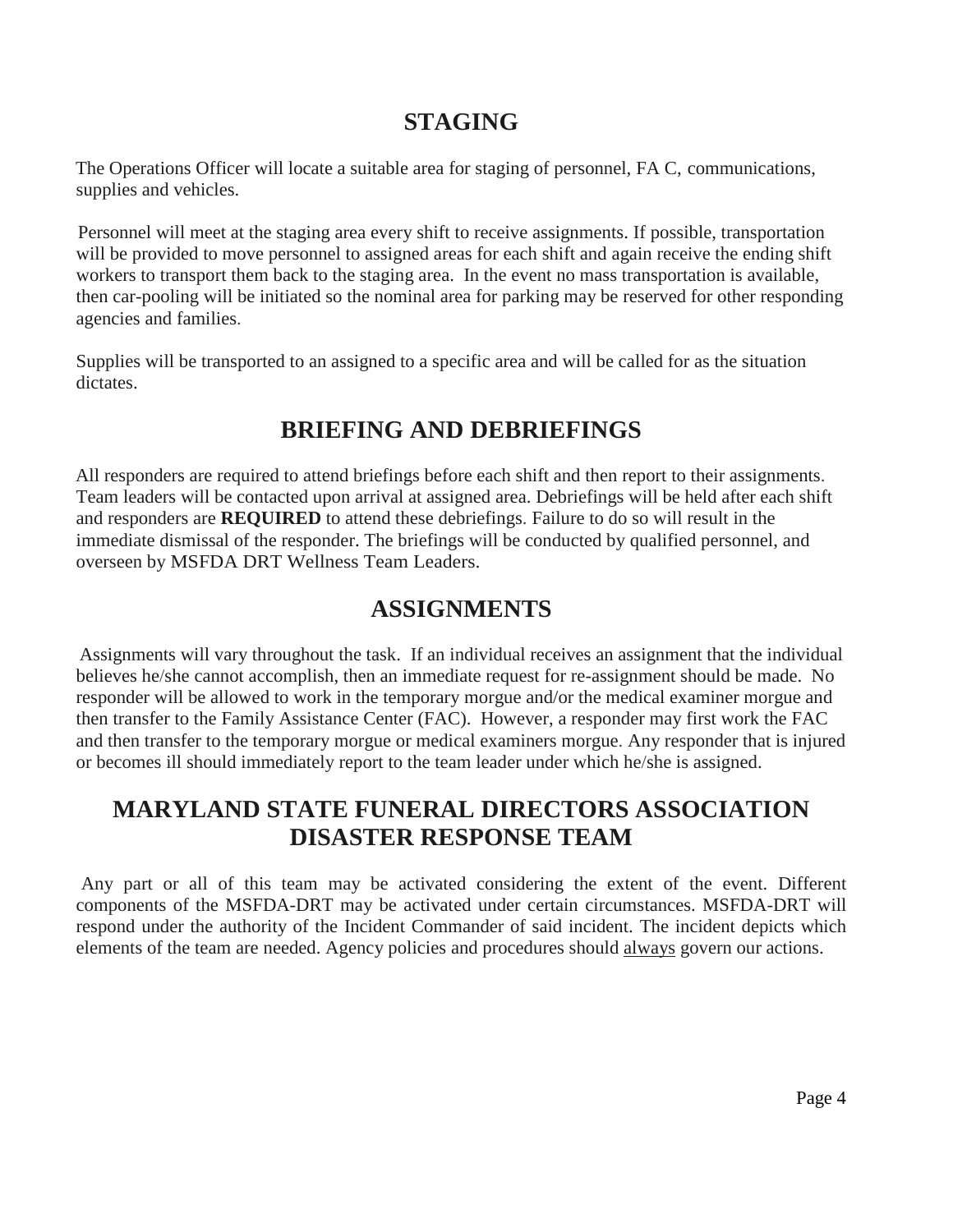#### **RESPONSE**

The Team will respond with the Incident Command System in place to all incidents it is called to including all or some of the following Task Force(s) as needed:

| 1. Command Team       | 7. F <sub>i</sub> |
|-----------------------|-------------------|
| 2. Operations Team    | 8. L              |
| 3. Office Team        | 9. F              |
| 4. Planning Team      | 10. D             |
| 5. Documentation Team | $11.$ T           |
| 6. Scene(s) Team(s)   | 12. W             |
|                       |                   |

amily Assistance Center Team

ogistics Team

inance Team

emobilization Team

- ransportation Team
- Vellness Team

1. **Command Team**: Team Leader, Safety Officer, Liaison Officer, and Public Information Officer (PIO). The PIO is the ONLY authorized person to speak to the media. Command Team also serves as the Assessment Team and/or authorizes an assessment team.

2. **Operations Team**: Operation Officers and team members fall under the direct supervision of the Command team Leaders; they are the direct liaison for the Command Leaders to the entire team. They will oversee and direct the incident communications from the Command Staff

3. **Office Team**: Phones, cellular telephones, radios, paperwork, and faxes. This team is responsible for the accurate verification/credentials of volunteers coming to assist and proper name tag identification will be handed out here and returned here. Housing reservations on day one of incident fall under this teams responsibilities.

4**. Planning Team**: Plans response according to authorized agencies, weather service, and volunteer supplies. Team responses come from planning team after 4-12 hours.

5. **Documentation Team**: Scribes EVERYTHING said, ordered, deployed, issued, re-called, etc. EVERYTHING MUST BE DOCUMENTED. This team is also responsible for after action report to be submitted to higher authorities (Command Team)

6. **Scene(s) Team(s)**: Teams that respond to actual scene or scenes. There may be more than one scene response team to multiple areas. In a recurring event/incident, more than one scene team may be applicable.

7. **Family Assistance Center Team**: Professionals that deal with people every day will take most information. Police agencies, fire agencies, and funeral directors will most likely be meeting the families first to take information. Secondary information should be taken by MSFDA-DRT FAC Team to establish the immediate needs of these families.

8. **Logistics Team**: Responsible for the inventory, acquiring and dissemination of supplies as needed for the teams.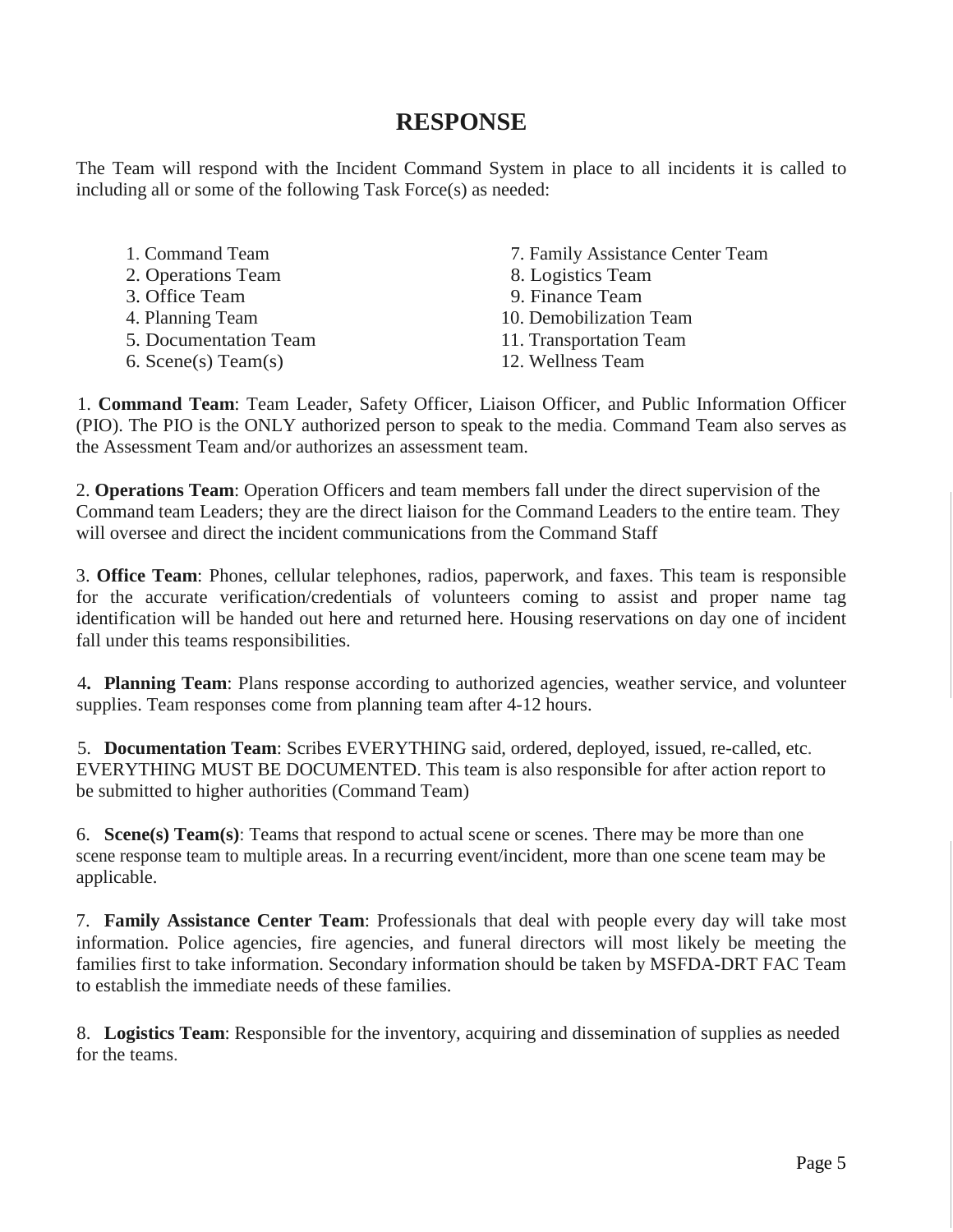9. **Finance Team**: Keeps responsible, simple and direct records of expenditures in the incident. Overwhelming costs may also comprise the state and federal level Red Cross.

10. **Demobilization Team**: Responsible for the activation and closing of any or all parts of the MSFDA-DRT Team(s) deployed, to include supplies, inventory and authority to activate/demobilize any or all sections of the MSFDA-DRT Team.

11. **Transportation Team**: Responsible for the moving of MSFDA-DRT volunteers, teams, and public. Securing local bus (s) is advisable before an incident occurs.

12. **Wellness Team**: Responsible to conduct briefing and debriefing sessions, at the beginning and end of each work shift. Making recommendations and bringing to the attention of the State Commanders and/or Operations officer for position reassignments, time off or discharge from the event, any Team member not complying with the required attendance or having other difficulties.

### **MASS FATALITIES RESPONSE**

1. Whenever an affected area's local resources are overwhelmed by the incident, additional assistance shall be called. Front line response will include funeral directors, ministers and counselors. **See Office of the Chief Medical Examiners Response Plan**

2. Immediate needs will include, but are not limited to:

Family Assistance Center, which is under the control of the OCME. Red Cross will assist this Center by staffing with volunteers to nourish families and workers. Additional secondary MSFDA DRT response will include what immediate needs are for affected families. This includes taking different information than the OCME has requested of the family. In conjunction with the local emergency management, a FAC should be in a large church, school building, fair grounds or large enough building to accommodate the families and workers. A large parking area is essential for this FAC.

3. Scene Work: Recovery work, identification, and processing of deceased will come under the jurisdiction of other agencies (fire, police , OCME) and the MSFDA-DRT response will be to assist these agencies with any compatible needs (food, clothing, supplies, etc.).

4. Command Staff: Will accept and discharge responsibilities to operate the team response under the Incident Command System (JCS) or Incident Management System (IMS), and will work in a unified command capacity. One MSFDA-DRT volunteer will sit with multiple agencies in the Joint Command Center and have access to MSFDA-DRT Office Operations for authorities and responsibilities.

5. Other Team Divisions: Shall respond as requested by the Command Staff and Team Leader and as the incident dictates.